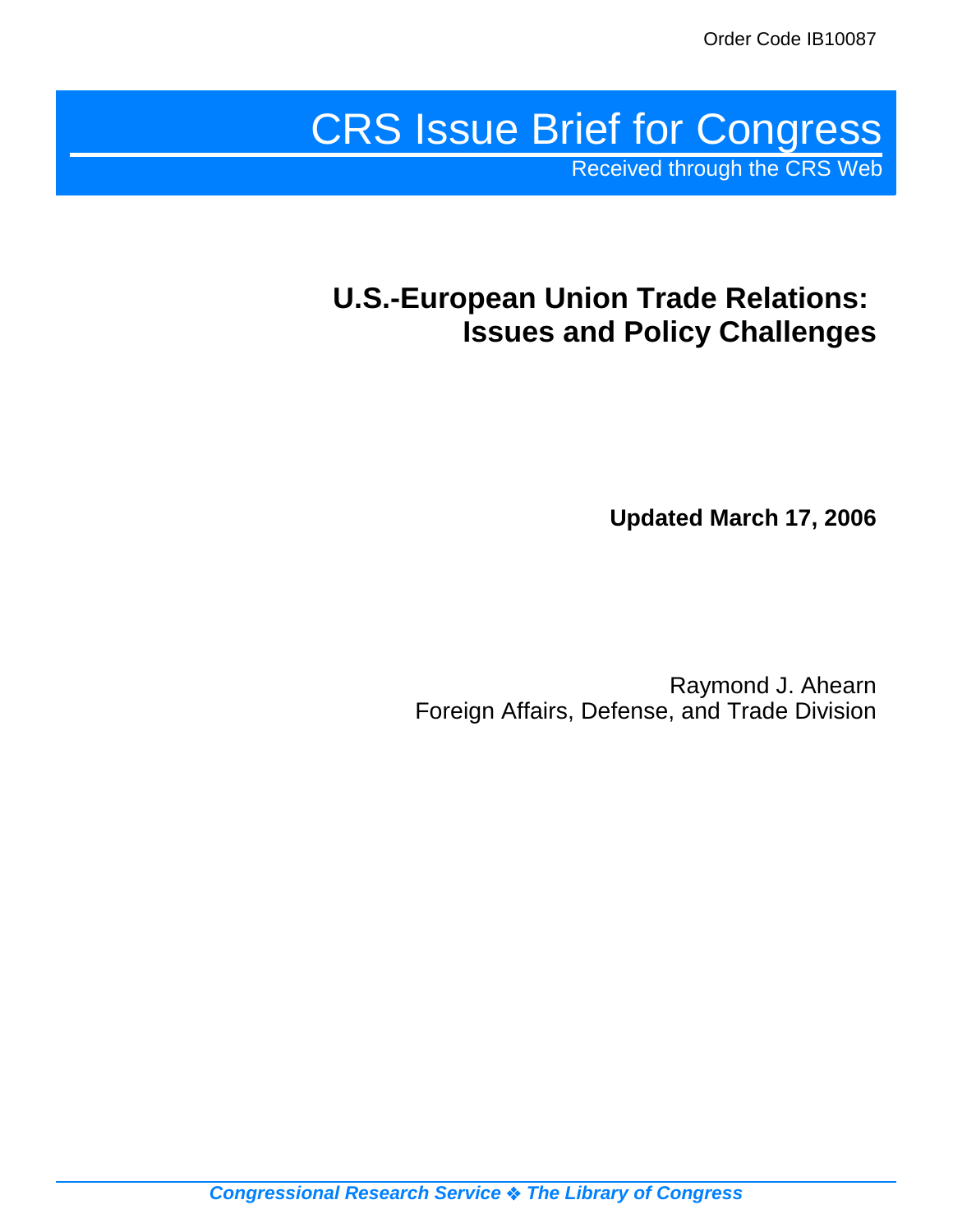# **CONTENTS**

**SUMMARY** 

MOST RECENT DEVELOPMENTS

BACKGROUND AND ANALYSIS

**Overview** Closer Economic Ties Growing Strains

Major Issues and Policy Challenges Complying With WTO Rulings U.S. Tax Benefits for Exports Byrd Amendment Resolving Longstanding Disputes Airbus-Boeing Subsidy Tensions The Boeing View The Airbus View Beef Hormones Dealing with Different Public Concerns Over New Technologies and New Industries Bio-technology E-Commerce and Data Privacy Fostering Cooperative Competition Policies GE-Honeywell Case Microsoft Case

Strengthening the Multilateral Trading System

FOR ADDITIONAL READING CRS Reports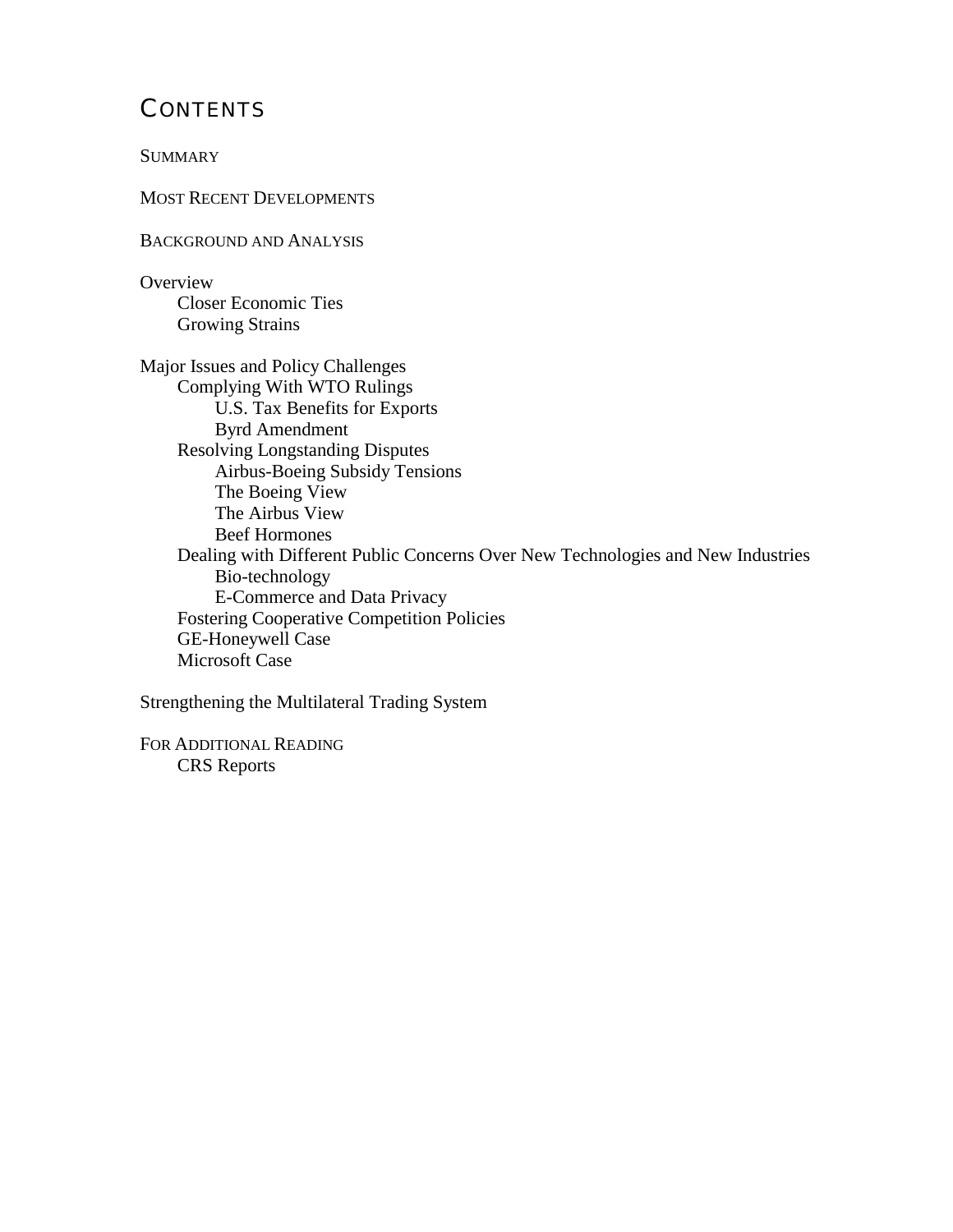# U.S.-European Union Trade Relations: Issues and Policy Challenges

# **SUMMARY**

The United States and European Union (EU) share a huge and mutually beneficial economic partnership. Not only is the U.S.-EU trade and investment relationship the largest in the world, it is arguably the most important. Agreement between the two economic superpowers has been critical to making the world trading system more open and efficient.

Given a huge level of commercial interactions, trade tensions and disputes are not unexpected. In the past, U.S.-EU trade relations have witnessed periodic episodes of rising trade tensions and even threats of a trade war, only to be followed by successful efforts at dispute settlement.

Resolution of U.S.-EU trade disputes has become increasingly difficult in recent years. Part of the problem may be due to the fact that the U.S. and the EU are of roughly equal economic strength and neither side has the ability to impose concessions on the other. Another factor may be that many bilateral disputes now involve clashes in domestic values, priorities, and regulatory systems where the international rules of the road are inadequate to provide a sound basis for effective and timely dispute resolution.

The two sides face difficult challenges in keeping the relationship on an even keel in 2006. A number of bilateral trade disputes have been carried over from 2005 and are expected to be considered by the World Trade Organization (WTO). These include disputes on production subsidies for aircraft manufacturers, the EU's treatment of bio-engineered foods, compliance in the long-running battle over tax breaks for U.S. exporters, and the continuing ban on beef treated with growth hormones. In addition, critical U.S.-EU differences, particularly over agriculture, now complicate and threaten progress in the ongoing Doha Round of world trade negotiations.

The biggest dispute in terms of the amount of trade involved relates to allegations that each side provides their civil aircraft producers, Airbus and Boeing, with illegal production subsidies. Both the EU and U.S. filed formal complaints with the WTO in May 2005 to this effect, and two separate WTO panels are scheduled to begin hearing the cases this year. However, panel rulings in these cases are not expected to be handed down until early 2007, thereby giving the United States and the EU ample opportunity to try to resolve the dispute bilaterally.

On a second dispute, the EU may have to decide this spring whether to reimpose sanctions on U.S. exports in the ongoing Foreign Sales Corporation (FSC)-extraterritorial income (ETI) export subsidy dispute. Congress thought it had brought U.S. law into conformity with U.S. WTO obligations when it repealed the FSC-ETI as a provision of the American Jobs Creation Act of 2004. But an EU challenge to several transitional provisions of the new law was upheld by the WTO, thereby setting the stage for a possible reimposition of sanctions this spring.

Major U.S.-EU trade challenges can be grouped into five categories: (1) complying with WTO rulings; (2) resolving longstanding trade disputes involving aerospace production subsidies and beef hormones; (3) dealing with different public concerns over new technologies and new industries; (4) fostering cooperative competition policies; and (5) strengthening the multilateral trading system.

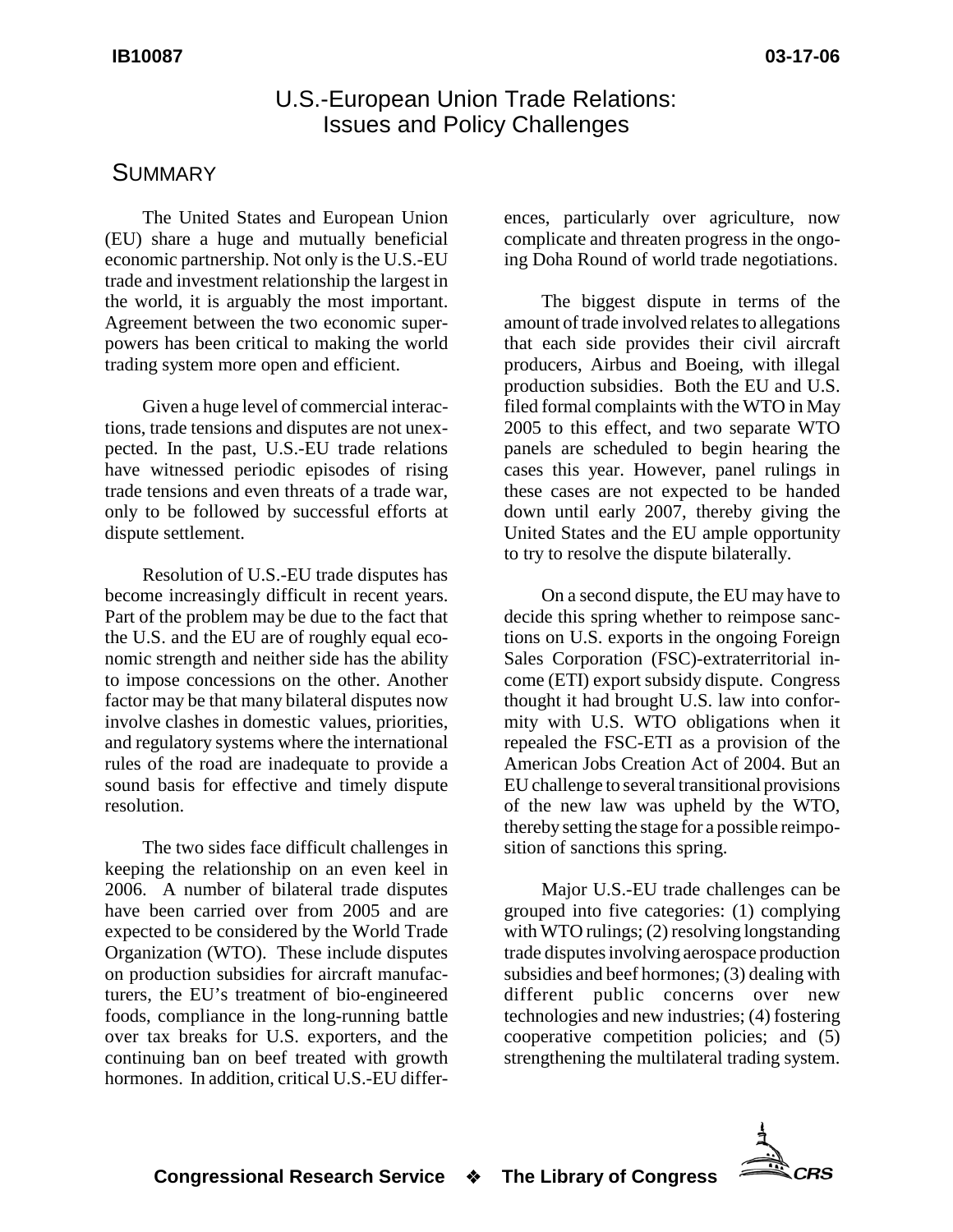# MOST RECENT DEVELOPMENTS

The EU on March 14, 2006, informed the WTO that it would reimpose sanctions against U.S. imports in two months if the U.S. does not completely eliminate FSC export tax benefits that continue through 2006.

U.S. and EU trade officials announced on March 2, 2006, agreement on a formula for reducing industrial tariffs in the Doha round of multilateral negotiations.

The WTO's Appellate Body on February 13, 2006, upheld a ruling which determined that the United States failed to fully implement an earlier decision striking down tax breaks for U.S. exporting firms.

A WTO dispute panel issued a preliminary ruling February 7, 2006, supporting several key U.S. claims against the European Union's de facto moratorium on the approval of bioengineered crops.

European Trade Commissioner Peter Mandelson stated on January 16, 2006, that he is prepared to accept failure of the Doha Round rather than accept a deal that offers no benefits to Europe.

The European Commission on January 4, 2006, presented to member states a new regulation to amend its system for protecting products under geographical names in response to a WTO panel decision. The panel determined that two aspects of the current system for protecting products such as *Champagne or Roquefort* were not consistent with the EU's obligation to treat trading partners no less favorably than its own nationals.

The U.S. and EU announced agreement on November 30, 2005, on a package of trade benefits designed to compensate the United States for tariff increases put in place by the EU following its enlargement to include 10 new member states in May 2004.

The WTO on October 17, 2005, appointed panelists to consider cases brought by the United States and EU against each others' alleged subsidies to their commercial aircraft manufacturers.

# BACKGROUND AND ANALYSIS

# **Overview**

The United States and the European Union (EU) share a huge and mutually beneficial economic partnership. Not only is the U.S.-EU trade and investment relationship the largest in the world, but it is also arguably the most important. Agreement between the two partners in the past has been critical to making the world trading system more open and efficient.

Given the high level of U.S.-EU commercial interactions, trade tensions and disputes are not unexpected. In the past, U.S.-EU trade relations have witnessed periodic episodes of rising trade tensions and conflicts, only to be followed by successful efforts at dispute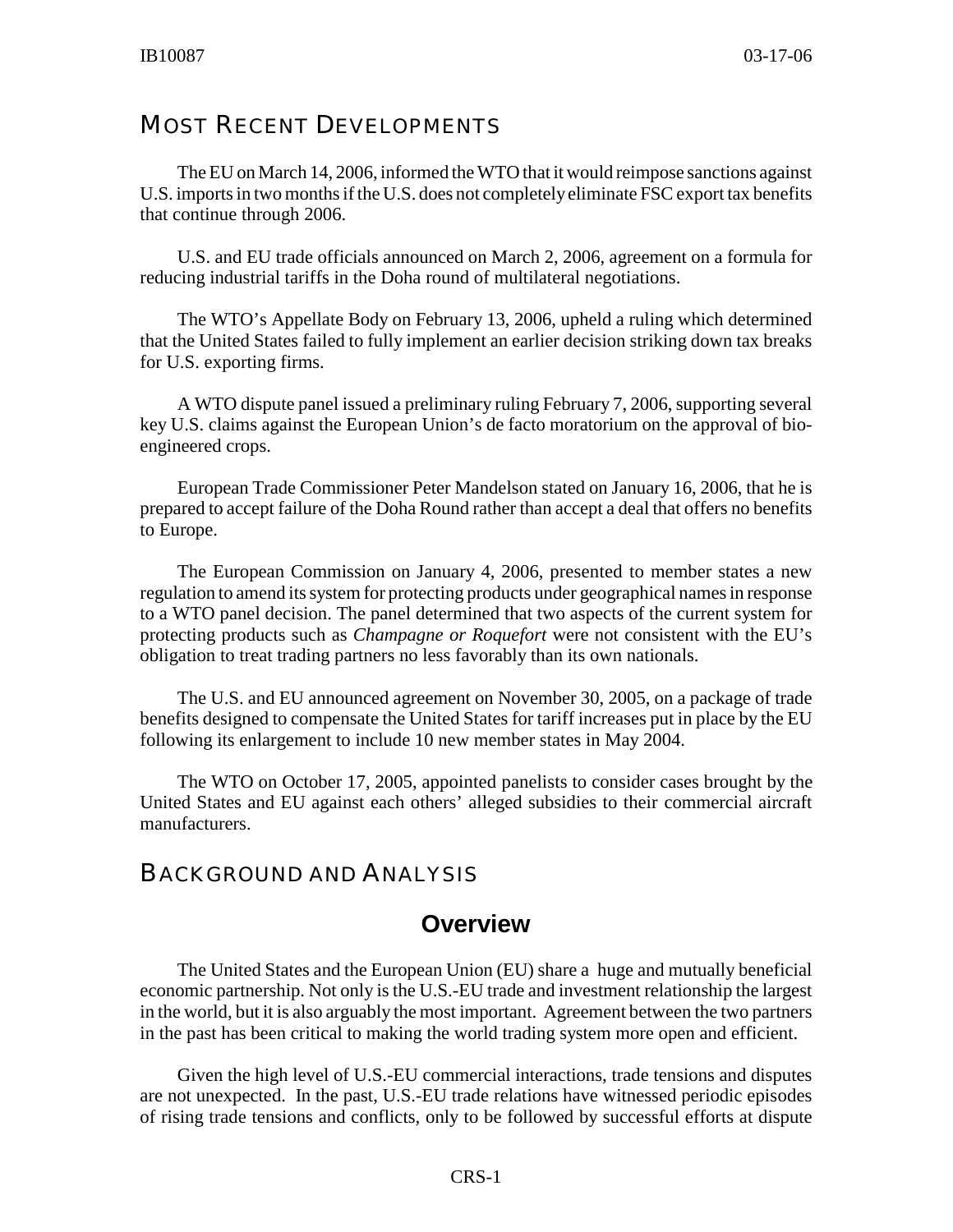settlement. This ebb and flow of trade tensions occurred again last year with high-profile disputes involving tax breaks for U.S. exporters and production subsidies for the commercial aircraft sector.

The two sides still face difficult challenges in the months ahead in keeping the relationship on an even keel. A number of bilateral trade disputes have been carried over from 2005 and are expected to be considered by the WTO dispute settlement bodies. These include disputes on production subsidies for aircraft manufacturers, the EU's treatment of bio-engineered food, compliance in the long-running battle over tax breaks for U.S. exporters, and the continuing EU ban on beef treated with growth hormones. In addition, critical U.S.-EU differences, particularly over agriculture, now complicate and threaten progress in the ongoing Doha Round of WTO negotiations.

#### **Closer Economic Ties**

The United States and the European Union share the largest bilateral trade and investment relationship in the world. Annual two-way flows of goods, services, and foreign investment transactions exceeded \$1.3 trillion in 2004. Viewed in terms of goods and services, the United States and EU are each other's largest trading partners. Each purchases about one-fifth of the other's exports of goods in high-technology and sophisticated product areas where incomes and tastes are the primary determinants of market success.

Based on a population of some 455 million citizens and a gross domestic product of about \$10.3 trillion (compared to a U.S. population of 289 million and a GDP of \$10.6 trillion) in 2003, the twenty-five members of the EU provide the single largest market in the world. Given the reforms entailed in the introduction of the European single market in the early 1990s, along with the introduction of a single currency, the euro for twelve members, the EU market is also increasingly open and standardized.

 The fact that each side has a huge investment position in the other's market may be the most significant aspect of the relationship. By year-end 2002, the total stock of two-way direct investment reached \$1.67 trillion (composed of \$964 billion in EU investment in the United States and \$708 billion in U.S. investment in the EU), making U.S. and European companies the largest investors in each other's market. This massive amount of ownership of companies in each other's market translates into an estimated 5-6 million Americans who are employed by European companies and almost an equal number of EU citizens who work for American companies in Europe.

#### **Growing Strains**

Given the huge volume of commercial interactions, it is commonly pointed out that trade disputes are quite natural and perhaps inevitable. While the vast majority of two-way trade and investment is unaffected by disputes, a small fraction (often estimated at 1%-2%) of the total often gives rise to controversy and litigation. Historically, with the possible exception of agriculture, the disputes have been handled without excessive political rancor.

Over the last 5-6 years, however, trade relations are being strained by the nature and significance of the disputes. Former EU Commissioner for Trade, Pascal Lamy, stated on November 20, 2000 that the "problems seem to get worse, not better." Richard Morningstar,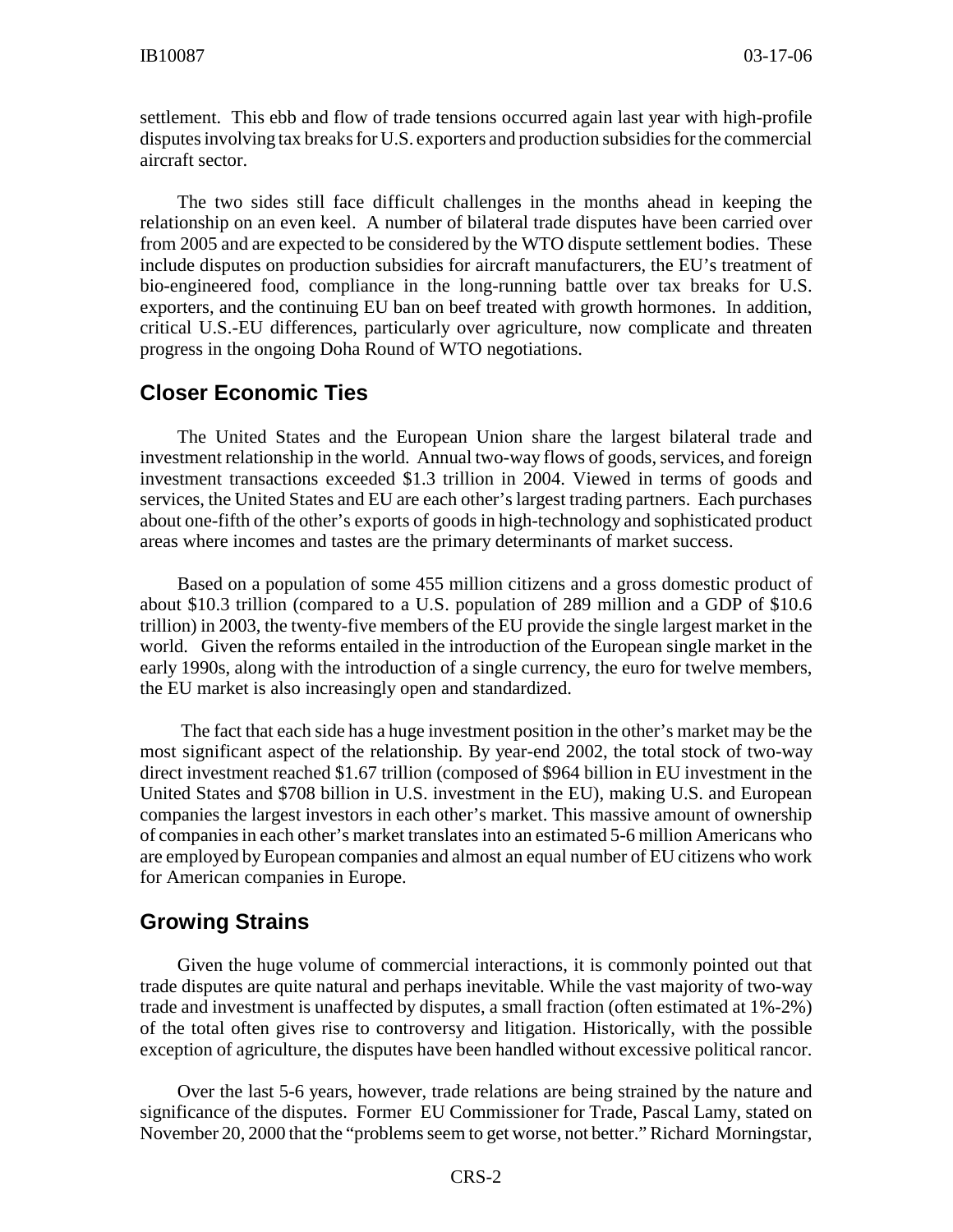then U.S. Ambassador to the EU, said in a January 23, 2001 speech that the inability of our two sides "to resolve our list of disputes, which are growing in both number and severity, is beginning to overshadow the rest of the relationship." Moreover, some of the efforts at dispute resolution have led to escalation and "tit-for-tat" retaliation with the potential to harm the multilateral trading system.

In 1999 the United States imposed punitive tariffs on \$308 million of EU exports of mostly higher value-added agricultural products such as Danish ham and Roquefort cheese. This action was a response to a refusal by the EU to change its import regimes for bananas and hormone-treated beef which the World Trade Organization (WTO) determined to be in violation of world trade rules. (The U.S. retaliation for bananas was lifted in 2001 but \$116 million in punitive duties remains in effect due to the beef dispute.) EU pique over U.S. pressures on bananas and beef, in turn, led the EU to threaten retaliation against \$4 billion dollars in U.S. exports that the WTO found in violation of an export subsidy agreement. In addition, the EU has filed numerous WTO dispute resolution petitions alleging that a variety of U.S. trade laws violate international obligations in some technical fashion, contributing to an impression that these challenges are part of a concerted EU strategy to weaken or gut U.S. trade laws.

The underlying causes of the trade disputes are varied. Some conflicts stem primarily from traditional demands from producer or vested interests for protection or state aids. Other conflicts arise when the United States or the EU initiate actions or measures to protect or promote their political and economic interests, often in the absence of significant private sector pressures. Still other conflicts are rooted in an array of regulations that deal mostly with issues that are considered domestic policy.

Resolution of these disputes has proven difficult in recent years. Part of the problem may rest in the fact that the EU and United States are of roughly equal economic strength and neither side has the ability to impose concessions on the other. Another factor may be that numerous new disputes involve clashes in domestic values and priorities where the international rules of the road are inadequate to provide a basis for effective and timely dispute resolution. (For further discussion, see CRS Report RL30732, *Trade Conflict and the U.S.-European Union Economic Relationship*, by Raymond J. Ahearn.)

The United States and European Union currently have a full plate of high profile bilateral disputes this year. Several of the disputes may need to be resolved and new potential disputes avoided if the bilateral trade strains are to be contained and a smoother trade relationship is to develop. Resolution of disputes involving alleged government subsidies for Boeing and Airbus, the Byrd Amendment, and the EU ban on imports of genetically modified organisms (GMOs) are at the top of the list of bilateral challenges.

# **Major Issues and Policy Challenges**

Major U.S.-EU trade and investment issues and policy challenges can be grouped into five different categories: (1) complying with WTO rulings; (2) resolving longstanding trade disputes; (3) dealing with disputes involving new technologies or industries; (4) fostering cooperative competition policies; and (5) strengthening the multilateral trading system. A summary and status update of each challenge follows.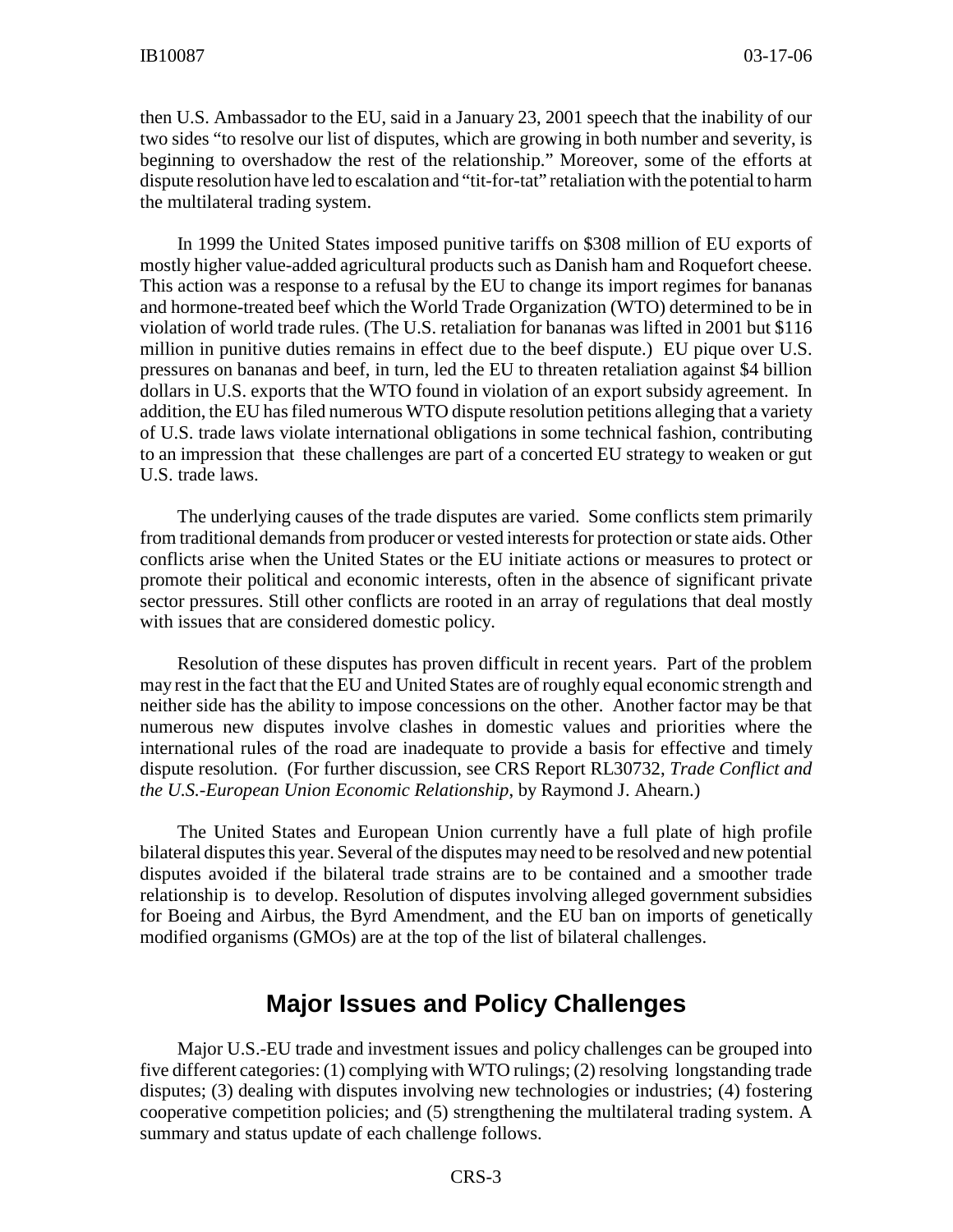# **Complying With WTO Rulings**

Some of the more serious trade disputes that currently cloud the bilateral relationship deal with WTO dispute compliance. While the United States has complied with adverse rulings in most WTO disputes, there are a number of outstanding disputes where this has not been the case. The same can be said of the EU compliance record (see treatment of the beef hormone dispute below). U.S. tax benefits for exporting and the Byrd amendment are two key compliance disputes that involve retaliation or threats of retaliation.

**U.S. Tax Benefits for Exports.** In the latest chapter in a long-running U.S.-EU dispute over tax breaks for U.S. exporters — the so-called Foreign Sales Corporation (FSC) extraterritorial income (ETI) provisions — the World Trade Organization's Appellate Body ruled on February 13, 2006, that vestiges of these tax breaks are illegal. FSCs are subsidiaries of U.S. companies that conduct export sales on the behalf of their parents and the ETI is a successor tax regime. The FSC law initially was found to be inconsistent with U.S. WTO obligations in early 2000. Following the ruling, Congress passed the replacement ETI tax provision, but this law was also found inconsistent with WTO obligations in 2002. Subsequently, the WTO authorized the EU to retaliate in the absence of U.S. compliance, and the EU began imposing escalating retaliatory duties (starting at 5%) on \$4 billion of U.S. exports on March 1, 2004. After reaching 14% in December 2004, these sanctions were lifted in January 2005 subsequent to congressional repeal of the FSC-ETI provisions in the American Jobs Creation Act (P.L. 108-357) of October 2004. But the WTO ruling of February 13, 2006, determined that the act perpetuated the illegal subsidies with a two-year phase-out of the tax breaks and a grandfather clause covering exporters that had sales contracts dated before September 17, 2003.

In announcing the EU's decision to reimpose sanctions, Peter Mandelson, the EU's top trade official, said that "the EU will not accept a system of tax benefits which give U.S. exporters, including Boeing, unfair advantage against their European competitors." Absent any additional U.S. legislation, the EU can be expected to reimpose sanctions on U.S. exports by May 13, 2006. EU spokesmen have indicated that a 14% tariff will be imposed on \$2.4 billion of U.S. exports.

U.S. reaction to the EU's challenge of the new tax law and decision to reimpose sanctions has been almost uniformly negative. An official for the Office of the U.S. Trade Representative stated that "it is harmful for the EU to needlessly prolong this matter in the face of Congress's good faith action." Senate Finance Committee Chairman Charles Grassley stated that he remains frustrated and troubled by the actions of the EU. (For further discussion, see CRS Report RS20746, *Export Tax Benefits and the WTO: The Extraterritorial Income Exclusion and Foreign Sales Corporations*, by David L. Brumbaugh.)

**Byrd Amendment.** The Continued Dumping and Subsidy Offset Act (CDSO), or Byrd Amendment, enacted in October 2000, requires the annual disbursement of antidumping and countervailing duties to qualified petitioners in the underlying trade remedy proceedings. Soon after enactment, the EU and seven other parties successfully challenged the statute in the WTO on the grounds that the Byrd Amendment constitutes a "nonpermissible specific action against dumping or a subsidy" contrary to various WTO agreements. Because the United States did not comply with the ruling by the arbitrated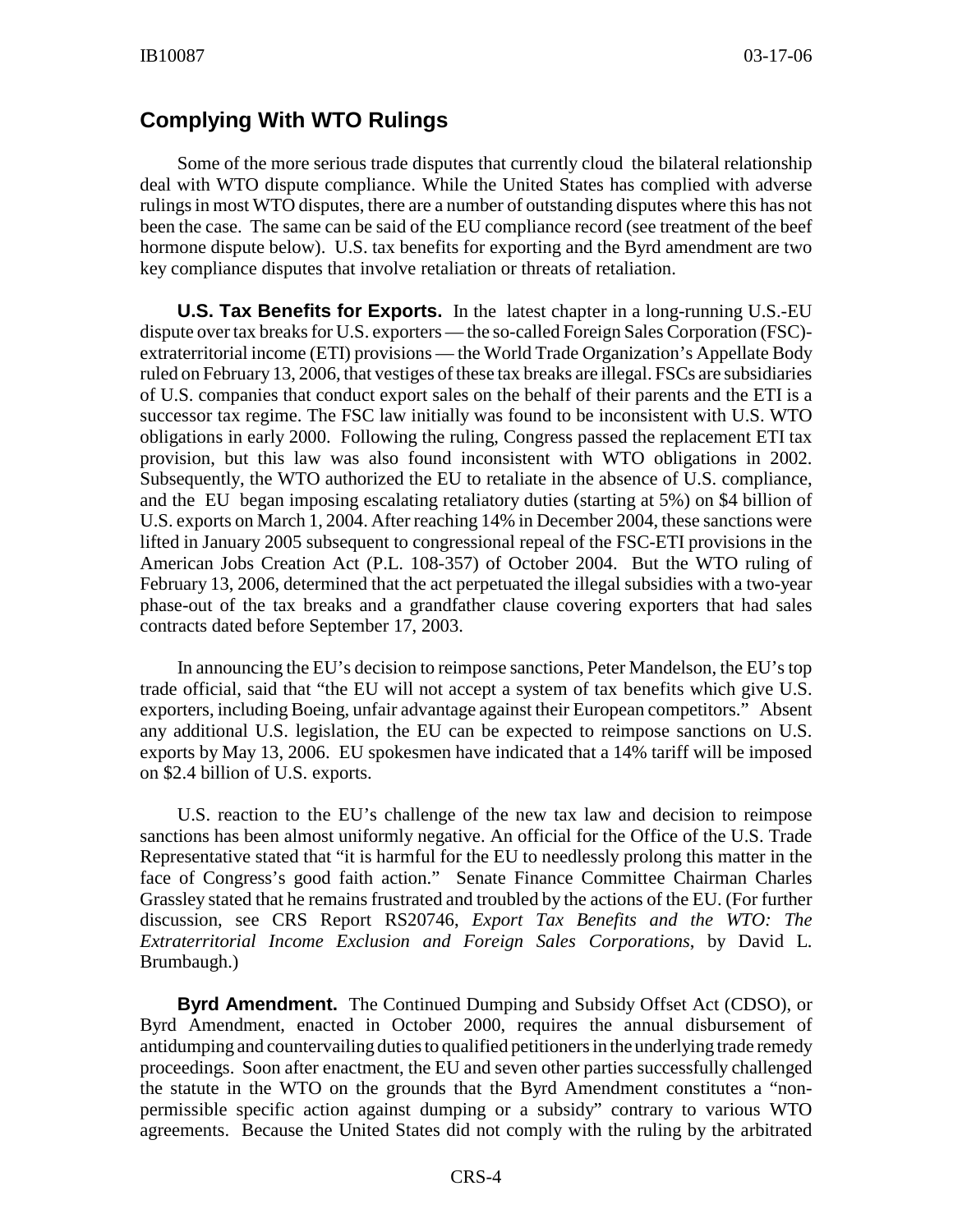deadline of December 27, 2003, the eight complaining members requested authorization from the WTO in January 2004 to impose retaliatory measures. A decision by a WTO arbitrator on the amount of retaliation U.S. trading partners can impose was handed down on August 31, 2004. The arbitrator determined that each of the eight complainants could impose countermeasures on an annual basis in an amount equal to 72% of the CDSO disbursements for the most recent year in which U.S. data are available.

Canada and the EU began retaliating on May 2, 2005, by placing a 15% additional duty on selected U.S. exports. Mexico imposed higher tariffs on U.S. milk products, wine, and chewing gum as of August 18, 2005, and Japan placed an additional tariff of 15% on 15 steel and industrial products as of September 1.

Despite strong congressional support for the measure in both chambers, a provision repealing the CDSOA was included in the conference report to S. 1932, the Deficit Reduction Act of 2005, and approved in February 2006. The language in the provision, however, would allow CDSOA payments on all goods that enter the United States to continue through October 1, 2007. As a result, the EU, Canada, and Mexico have indicated their intention to keep the sanctions on U.S. imports in place as long as the disbursements continue.

#### **Resolving Longstanding Disputes**

The United States and EU are engaged in long-running disputes involving aerospace production subsidies and trade in beef that has been treated with hormones. President Bush in an August 13, 2004 speech raised the stakes of the Airbus-Boeing dispute by stating that Airbus production subsidies are unfair. In October 2004, this long simmering dispute reignited when both sides took their complaints to the WTO. Tensions were somewhat diffused by a January 11, 2005 agreement to try to reconcile differences through a three-month period of bilateral negotiations. But negotiations stalled in April and the two sides filed complaints in the WTO over their respective government's alleged subsidies, thus creating the largest trade dispute in value terms ever considered by the WTO. The beef hormone dispute also heated up when the EU in November 2004 took the first steps to challenge in the WTO the sanctions the United States and Canada are imposing on EU exports.

**Airbus-Boeing Subsidy Tensions.**<sup>1</sup> The United States and the EC have now each filed complaints with the World Trade Organization (WTO), thus creating a major trade confrontation between these two trade superpowers. At the same time, U.S. and EU trade officials stated on June 17, 2004, that they would still search for a negotiated settlement of this aircraft subsidy dispute between Boeing and Airbus. However, on July 20, 2005, the WTO agreed to establish two dispute settlement panels to begin investigating the competing U.S. and EU complaints. Two panels were established on October 17, 2005 (one handling the U.S. charges against Airbus and the other handling the EU's counterclaims against Boeing), and both panels are scheduled to begin hearing the cases this year. Beginning this March, the two sides will begin filing and rebuttal submissions, providing the first public

<sup>&</sup>lt;sup>1</sup> Prepared by John W. Fischer, Specialist in Transportation, Resources, Science, and Industry Division.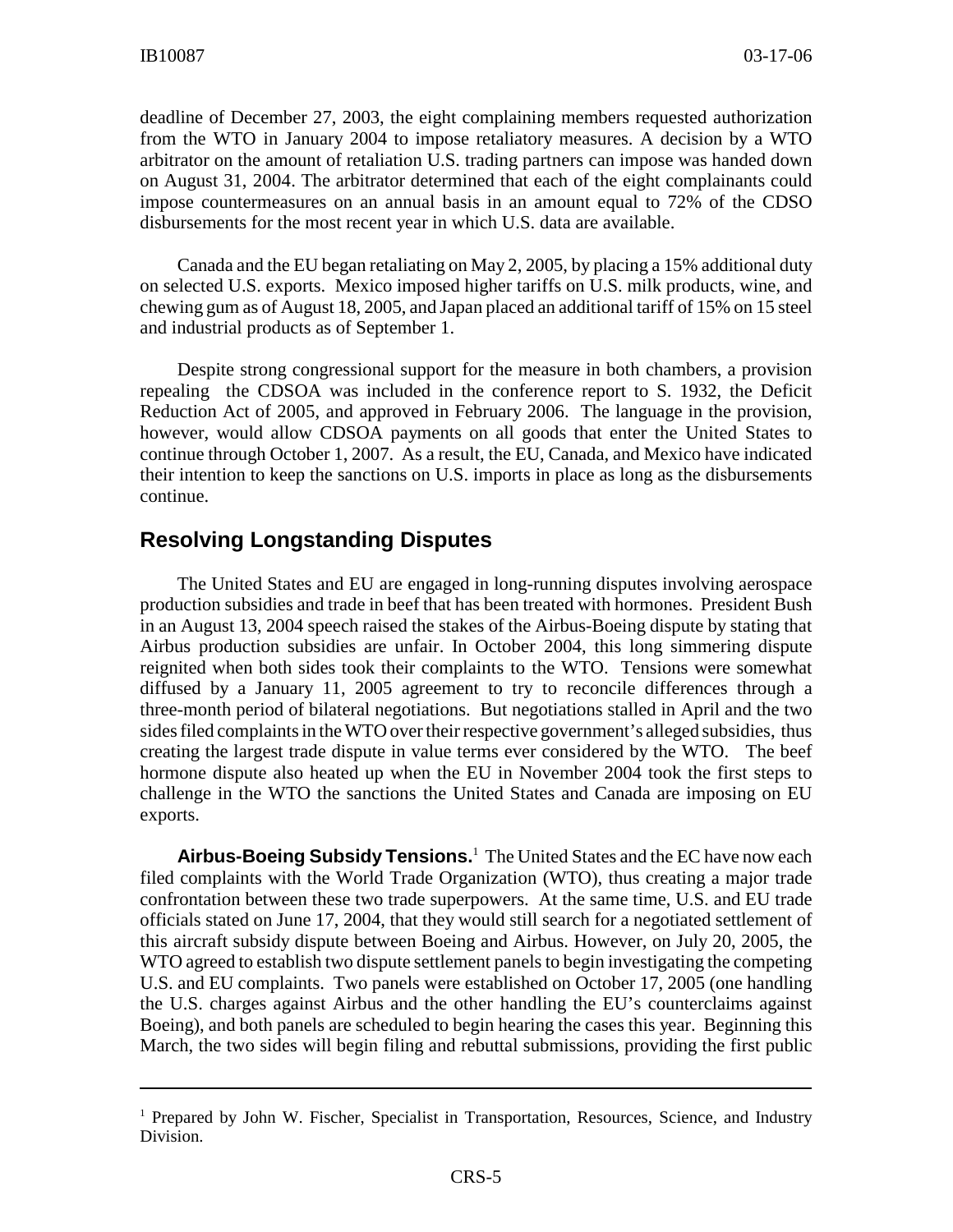glimpse into the arguments that will be made and evidence that will be presented. However, panel rulings are not expected to be handed down until early 2007. Whether the WTO litigation provides an incentive for the United States and the EU to resolve the dispute bilaterally remains to be seen.

This dispute had its beginnings on October 6, 2004, when the United States requested consultations with relevant parties pursuant to the World Trade Organization's (WTO) Understanding on Rules and Procedures Governing the Settlement of Disputes. At the same time the United States terminated a 1992 agreement between itself and the European Communities (EC) on Government Support for Civil Aircraft. Later in the same day, the EC, acting on behalf of itself, and the member states filed a separate request for consultations under the WTO dispute resolution process. Separately, the EC rejected the U.S. termination of the 1992 agreement.

In the 13 years since the 1992 Agreement was signed, the long-standing competitive relationship between the two major producers of large commercial aircraft has changed. Airbus, which was the number two producer for most of the 1990s, now leads Boeing in both new annual aircraft deliveries and orders. Boeing, although a strong competitor in this market, has experienced a number of high profile problems, most recently with its now on hold plan to sell/lease tankers to the Air Force.

Much of the ongoing discussion about the Airbus/Boeing relationship stems from Airbus's December 2000 launch of a program to construct the world's largest commercial passenger aircraft, the Airbus A380. Many observers believed then, that the A380 action could reopen a long-standing trade controversy between the United States and Europe about alleged subsidization of commercial aircraft projects that compete directly with nonsubsidized U.S. products. It now appears that these concerns have come to fruition.

The market for large commercial aircraft (jet aircraft with 100 or more seats) is essentially a duopoly consisting of an American manufacturer, Boeing, and a European manufacturer, Airbus. Until recently Airbus was a consortium of national aviation firms, some with close government ties, who cooperated to produce commercial aircraft. As a result of recent European aerospace industry consolidation, the firm is now owned by just two firms, EADS and BAE Systems. Airbus itself is now a public firm operating under the Airbus name (also know as Airbus SAS).

The dispute between the United States and the European governments participating in the Airbus consortium is of long standing. The basic premise of the dispute is whether, as the U.S. trade policymakers contend, Airbus is a successful participant in the market for large commercial jet aircraft not because it makes good products, which by all standards it does, but because it has received significant amounts of governmental subsidy and other assistance, without which it is unlikely to have been able to enter and participate in the market.

The source of most recent controversy over subsidies, the Airbus A380, is being offered in several passenger versions seating between 500 and 800 passengers, and as a freighter. The project is believed to have cost about \$13 billion, which includes some significant cost overruns identified by Airbus earlier this year. Airbus expects that its member firms will provide 60% of this sum, with the remaining 40% coming from subcontractors. State-aid from European governments are also a source of funding for Airbus member firms. State-aid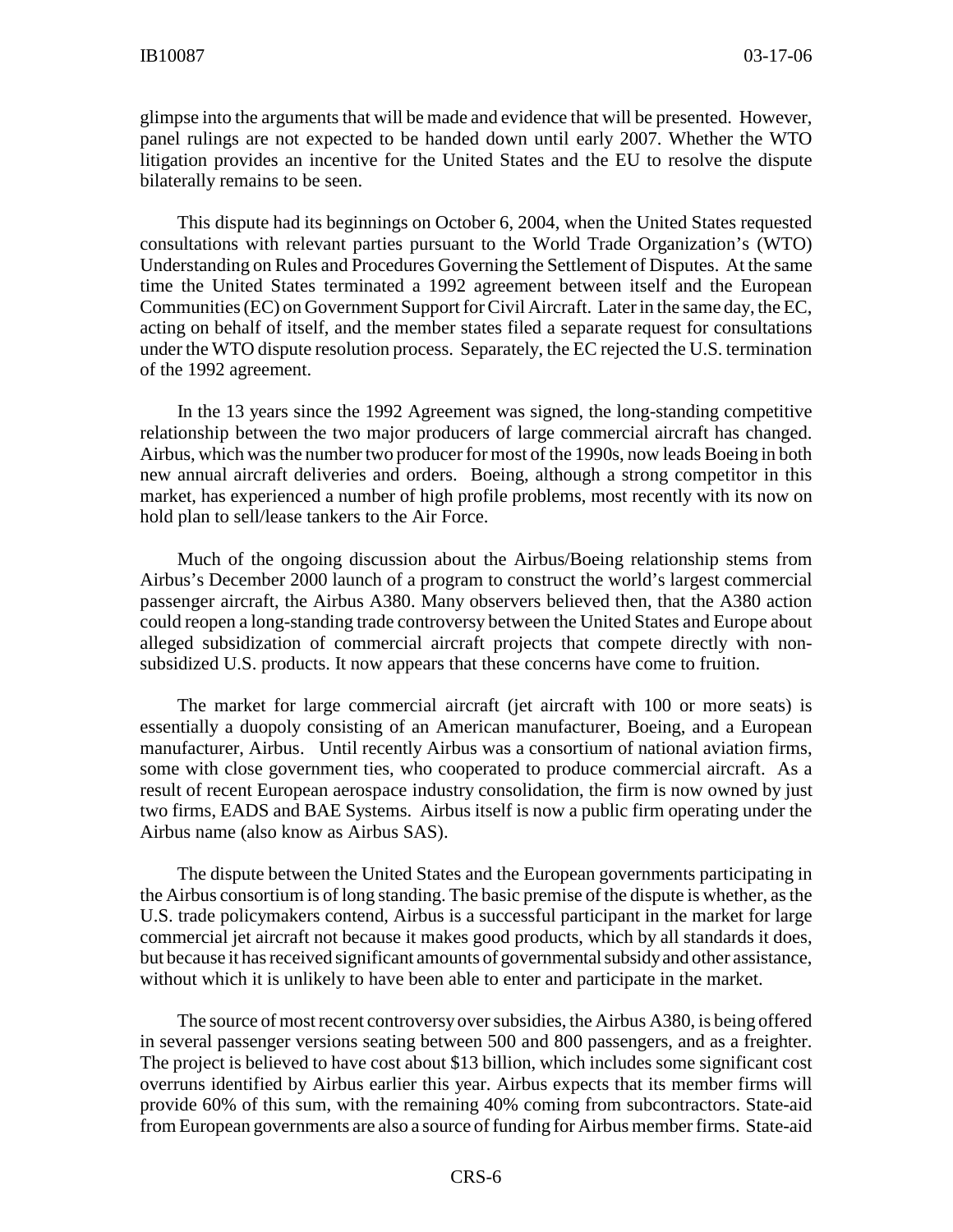is limited to one-third of the project's total cost by a 1992 Agreement on Government Support for Civil Aircraft between the United States and the European Union (EU).

At issue in the A380 development is at least \$3.2 billion in already identified direct loans to be provided to Airbus member firms by the governments of France, Germany, Spain, and the United Kingdom. Additional funds have likely been provided to subcontractors by other European nations. Also at issue are large dollar infrastructure improvements provided by state and local governments that directly benefitted the A380 project.

Shortly after the A380 project was announced, Boeing dropped its support of a competing new large aircraft. Boeing believes that the market for A380 size aircraft is limited. It has, therefore, settled on the concept of producing a new technology 250-seat aircraft, the 787, which is viewed as a replacement for 767 size aircraft. Boeing formally launched the program in 2004.

To construct this aircraft Boeing is proposing to greatly expand its use of non-U.S. subcontractors and non-traditional funding. For example, a Japanese group will provide approximately 35% of the funding for the project (\$1.6 billion). In return this group will produce a large portion of the aircraft's structure and the wings. Alenia of Italy is expected to provide \$600 million and produce the rear fuselage of the aircraft. In each of these instances, the subcontractor is expected to receive some form of financial assistance from their respective governments. The project is also expected to benefit from state and local tax and other incentives. Most notable among these is \$3.2 billion of such incentives from the state of Washington.

**The Boeing View.** Boeing has long contended that Airbus has benefitted greatly from direct assistance from the member states. It is Boeing's view that several of Airbus's aircraft projects, especially the A380, would not have been able to obtain financing in commercial markets because of their large risks. The view is that Airbus's corporate decision-making is largely influenced by the knowledge that the firm ultimately cannot fail financially and because a large portion of the risk is borne by European partner governments.

Since early 2004, Boeing's management has continuously raised the subsidy issue with the Bush Administration and with Congress. As it has become apparent that Airbus might launch a new aircraft project, the A350, in response to the 787, with launch aid from the member states, Boeing's concerns have increased.

**The Airbus View.** Airbus does not accept the U.S. view of the reasons for its success. Although admitting to, but not completely disclosing, prior levels of direct subsidies from supporting governments, Airbus contends that it is in the market for long-term profit. Airbus points to the loan repayments it has provided to its governmental sponsors over the last several years as proof of its long-term intent to operate in a market environment. Airbus also contends that its loans are, contrary to Boeing claims, at commercial rates. Airbus counters the U.S. argument that subsidies are the principal reason for Airbus's success, with claims that U.S. manufacturers have benefitted from huge indirect governmental subsidies in the form of military and space contracts and government-sponsored aerospace research and development.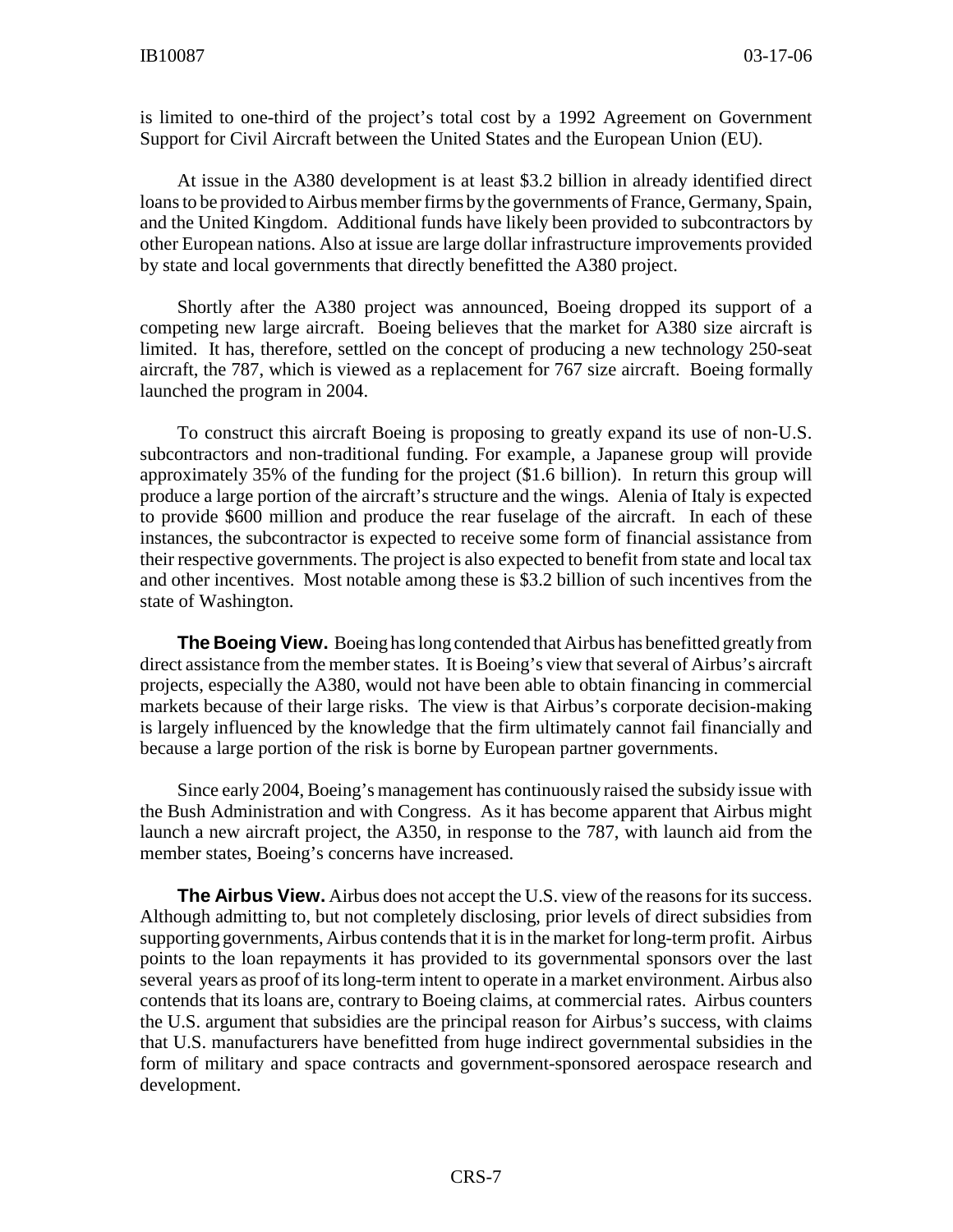Europeans are also likely to contend that the 787 will receive a level of subsidy that they believe might proportionately exceed the subsidy levels received by the A380. To support this claim, they point to the aforementioned publically announced subsidies from Washington state, and the large amount of government assistance by Japan and Italy to firms that will serve as major subcontractors on the aircraft.

On April 11, 2005, the Senate passed a concurrent resolution calling for the Bush Administration to move the Airbus-Boeing dispute to the WTO if the EC and/or its Member States provide launch aid for the Airbus A350 aircraft (S.Con.Res. 25). Although the resolution has no force in law, the 96-0 vote in favor of the resolution demonstrates a clear Senate consensus that the issue is important to national policy.

**Beef Hormones.** The dispute over the EU ban, implemented in 1989, on the production and importation of meat treated with growth-promoting hormones is one of the most bitter disputes between the United States and Europe. It is also a dispute, that on its surface, involves a relatively small amount of trade. The ban affected an estimated \$100- \$200 million in lost U.S. exports — less than one-tenth of one percent of U.S. exports to the EU in 1999.

The EU justified the ban to protect the health and safety of consumers, but several WTO dispute settlement panels subsequently ruled that the ban was inconsistent with the Uruguay Round Sanitary and Phytosanitary (SPS) Agreement. The SPS Agreement provides criteria that have to be met when a country imposes food safety import regulations more stringent than those agreed upon in international standards. These include a scientific assessment that the hormones pose a health risk, along with a risk assessment. Although the WTO panels concluded that the EU ban lacked a scientific justification, the EU refused to remove the ban primarily out of concern that European consumers were opposed to having this kind of meat in the marketplace.

In lieu of lifting the ban, the EU in 1999 offered the United States compensation in the form of an expanded quota for hormone-free beef. The U.S. government, backed by most of the U.S. beef industry, opposed compensation on the grounds that exports of hormone-free meat would not be large enough to compensate for losses of hormone-treated exports. This led the way for the United States to impose 100% retaliatory tariffs on \$116 million of EU agricultural products from mostly France, Germany, Italy, and Denmark, countries deemed the biggest supporters of the ban. Canada imposed \$9.4 million in sanctions.

The U.S. hard line is buttressed by concerns that other countries might adopt similar measures based on health concerns that lack a legitimate scientific basis according to U.S. standards. Other U.S. interest groups are concerned that non-compliance by the EU undermines the future ability of the WTO to resolve disputes involving the use of SPS measures.

Occurrences of "mad cow disease" in several EU countries and the outbreak of footand-mouth disease (FMD) in the United Kingdom and three other EU countries have contributed to an environment that is not conducive to resolving the meat hormone dispute. The EU has recently indicated its intention to make the ban on hormone-treated meat permanent, while at the same time expressing some openness to renewing discussions about a compensation arrangement which would increase the EU's market access for non-hormone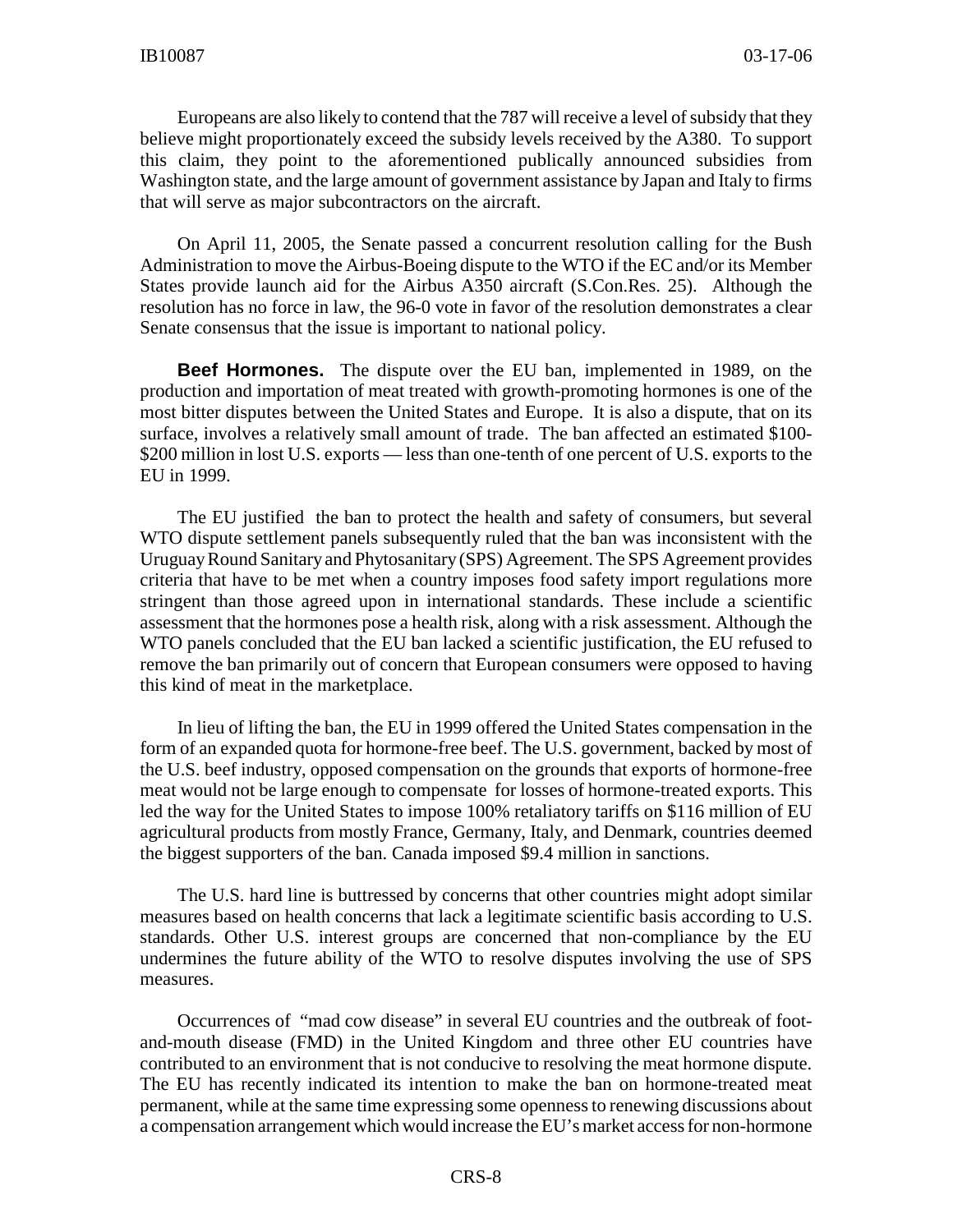treated beef from the United States. In discussions held June 11, 2001, a U.S. industry proposal for expanded access to the EU market for hormone-free beef for a period of 12 years was rejected by the EU. In response, the EU countered with a 4-5 year period for compensation. The compensation talks have since languished.

In pursuing compensation talks, the Bush Administration was faced with a divided industry position. The American Meat Institute and the American Farm Bureau preferred carousel retaliation to settle the dispute while the American Cattlemen's Beef Association supported efforts to gain increased access for non-hormone treated beef in exchange for dropping the retaliatory tariff on EU exports.

The Bush Administration has maintained that it would not use so-called "carousel" retaliation (rotating the products subject to retaliation) while the negotiations for compensation are on-going. Some observers speculate that both the EU and the U.S. have made a political decision to handle the dispute by insisting that they are making progress towards a resolution. This arguably could shield USTR from congressional and private sector pressures to apply the carousel provision against the EU.

On August 2, 2002, eleven senators, including Senate Minority Leader Trent Lott and Senate Finance Committee Chairman Max Baucus, called on the Bush Administration to increase the level of retaliation for the EU's ban on beef imports to adjust for the additional trade that will be lost when new countries join the EU. The Senators also suggested that the U.S. should implement the carousel provision of U.S. trade law.

In October 2003, the European Commission notified the WTO that it has changed its hormone ban legislation in a way that it believes complies with international trade rules. The legislation makes provisional a previous permanent ban for five growth hormones used to raise beef and keeps in place a permanent ban on the use of oestradiaol 17 on the basis that it is carcinogen. As a result, the EU argued that it should no longer be subject to punitive trade sanctions by the United States (as well as by Canada).

On November 8, 2004, the EU took an initial step in the WTO to challenge the U.S. and Canadian sanctions still in effect. According to the EU, its October 2003 actions making the ban provisional for five growth hormones complies with WTO rules, which means the U.S. and Canada are no longer entitled to retaliate against its exports. The U.S. and meat industry, however, argue that making a ban provisional for the long term does not meet WTO obligations. Nevertheless, in February 2005, the EU secured the establishment of a panel to determine whether the United States and Canada are in violation of WTO rules by maintaining punitive tariffs on a number of EU products in the dispute. A WTO dispute panel hearing on this issue was held on August 1, 2005, and a second hearing is scheduled to be held in March 2006. (For further discussion, see CRS Report RS20142, *The European Union's Ban on Hormone-Treated Meat*, by Charles E. Hanrahan.)

### **Dealing with Different Public Concerns Over New Technologies and New Industries**

The emergence of new technologies and new industries is at the heart of a growing number of disputes. Biotechnology as a new technology and e-commerce (and related data privacy concerns) as a new industry are emerging issues that have great potential for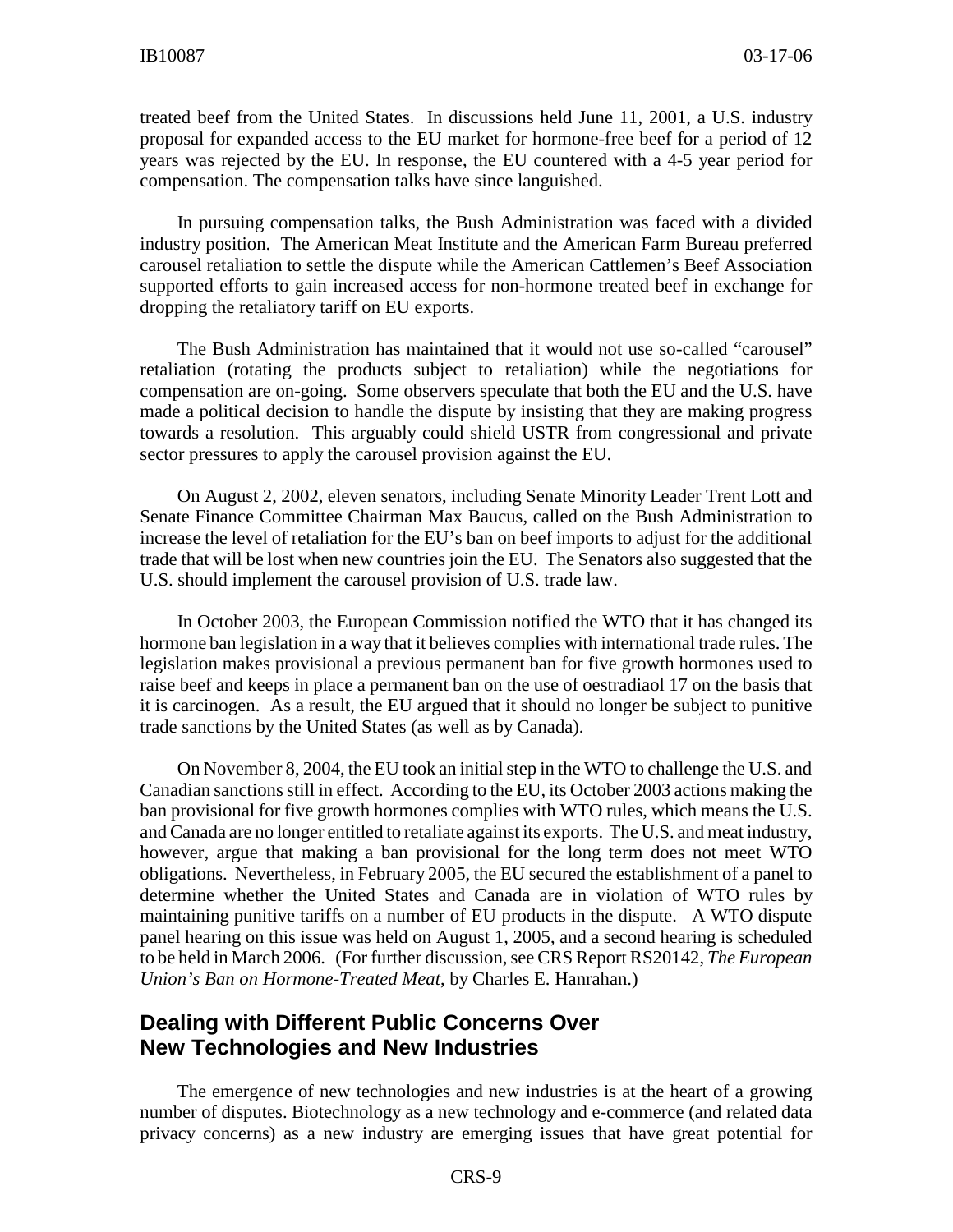generating increases in transatlantic welfare, as well as conflict. These issues tend to be quite politically sensitive because they affect consumer attitudes, as well as regulatory regimes.

**Bio-technology.**<sup>2</sup> Another dispute that is likely to reappear this year involves the EU's de facto moratorium on the approval of bio-engineered foods, also commonly referred to as products containing genetically modified organisms (GMOs). This long-running dispute goes back to October 1998 when the United States, Argentina, and Canada alleged that the EU was applying a moratorium of the approval of bio-engineered or GMO products without any scientific justification, blocking a number of marketing applications already in the pipeline. The three also accused Austria, France, Greece, and Italy of prohibiting the importation and marketing of GMO products, even though these products had already been approved for sale within the EU.

The WTO panel, which was established in August 2003, is expected to release a preliminary and confidential ruling on February 1, 2006. A final report is expected to be released in March 2006. This dispute is one of the longest in the history of the WTO. Some of the delay has resulted from the EU's insistence on the appointment of scientific experts to help the panel deal with technical issues.

In November 2005 the European Commission gave market approval for the use of a corn crop known as 1507 as animal feed, the fourth occasion the Commission has authorized the sale of a GMO produced in the EU since Brussels formally lifted its moratorium on GMO approvals in 2004. The moratorium was formally lifted after the EU adopted new labeling and traceability rules for bio-engineered foods, but 11 member states including France, Germany, Austria, and Belgium have continued to impose their own moratoriums on the approval of new GMOs. The European Commission has brought a case against the member states at the European Court of Justice over implementing the directives.

But the U.S. government has argued that the EU has continued to impose a moratorium on approval of GMOs in violation of the WTO Agreement on Sanitary and Phytosanitary (SPS) measures. The EU has argued that the SPS agreement only addresses measures to protect human, animal, or plant life or health, which does not cover all issues the EU says are raised by GMO applications. Some questions on GMO applications, the EU argues, deal with non-living components of the environment and cannot be found in violation of the SPS agreement.

**E-Commerce and Data Privacy.** On July 1, 2003, the EU began requiring U.S. and other non-EU firms to pay value added tax (VAT) on the sale of goods and services digitally delivered to individual consumers in the EU. The new tax rules apply to the supply over electronic networks (digital delivery) of software and computer services generally, plus a wide array of information services. U.S. and other non-EU firms are required to register in one country but pay the VAT at the rate applicable to each customer's country. In contrast, EU firms pay tax at the single rate of the country in which they are located.

<sup>&</sup>lt;sup>2</sup> Prepared by Charles E. Hanrahan, Senior Specialist in Agricultural Policy, Resources, Science, and Industry Division.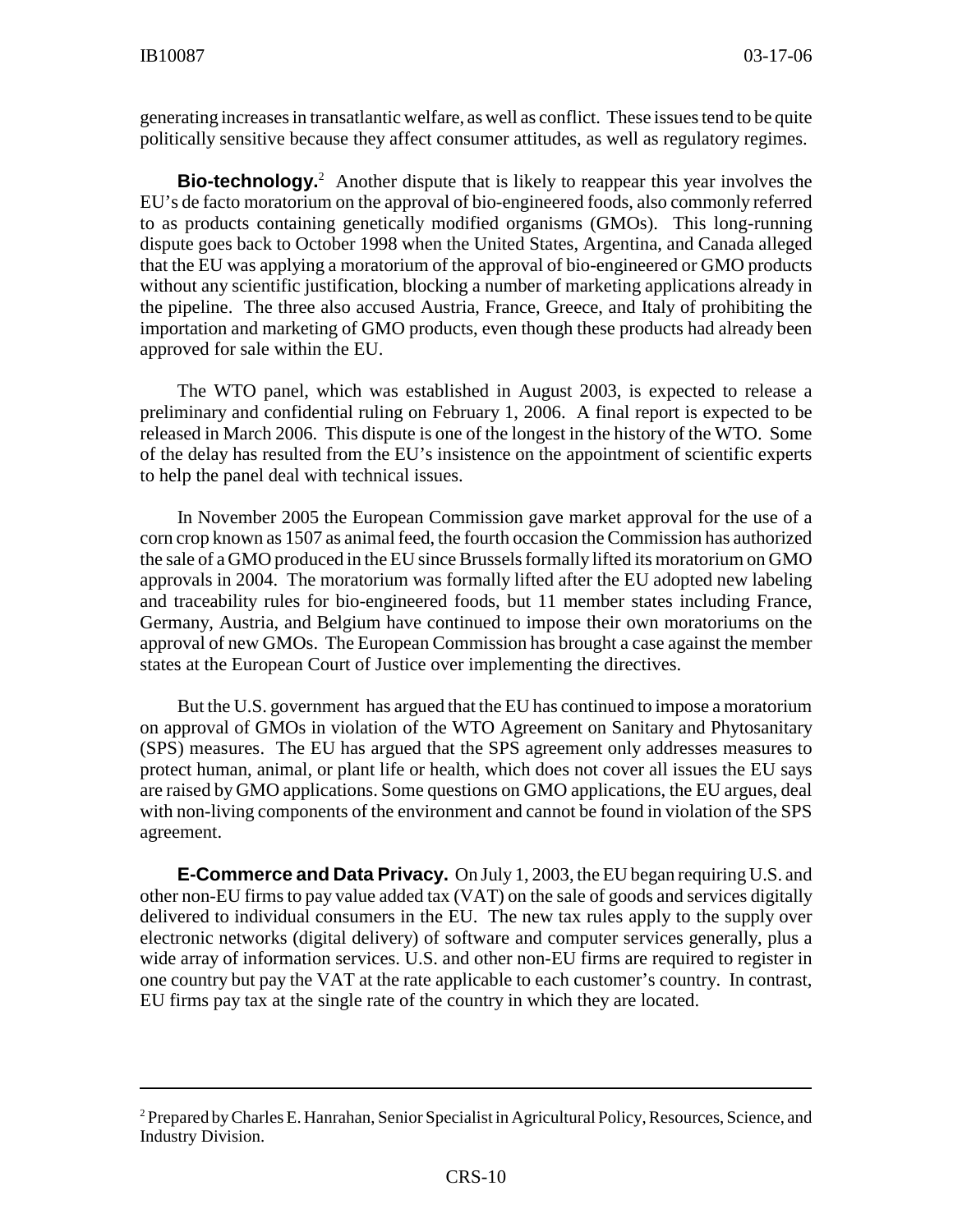EU taxation of digital transactions raises several policy issues for the United States. These include the taxation of digital commerce, unequal taxation of EU versus non-EU firms, high tax compliance costs, EU competition with the Organization for Economic Cooperation and Development's (OECD's) multilateral discussions of the taxation of ecommerce, and the possibility of a complaint to the WTO. The issue of requiring a foreign firm to collect tax on sales at multiple rates depending on the customer's country of residence is similar to the domestic issue, raised in connection with the Internet tax moratorium, of possibly requiring U.S. sellers to collect tax on interstate sales based on the tax in the customer's state of residence. (For further discussion, see CRS Report RS21596, *EU Tax on Digitally Delivered E-Commerce*, by Martin A. Weiss and Nonna A. Noto.)

The related issue of data privacy rights has also been a source of some friction. While the EU supports strict legal regulations on gathering consumer's personal data, the United States has advocated a self-regulated approach. Controversy emerged when the EU in 1995 adopted a directive forbidding the export of personal information outside EU member states unless the privacy laws in the country to which the information is to be received are deemed "adequate" by the EU. The fact that this list of countries did not include the United States, combined with the need for U.S. companies to be able to move date from Europe to the United States, prompted the creation of the "Safe Harbor" agreement of 2000. This mechanism allows U.S. companies within the jurisdiction of the Federal Trade Commission to comply with the EU Directive if they enroll with the Commerce Department, publicize that they will comply with the safe harbor rules, and recertify their compliance annually. As of December 2005, 837 U.S. companies were certified to the safe harbor program. (For further discussion, see CRS Report RS20823, *The EU-US "Safe Harbor" Agreement on Personal Data Privacy*, by Martin A. Weiss.)

#### **Fostering Cooperative Competition Policies**

In recent years the EU and the United States have sparred over competition policies. Known as anti-trust policy in the United States, these laws provide remedies to deal with a range of anti-competitive practices, including price fixing and other cartel arrangements, abuses of a dominant position or monopolization, mergers that limit competition, and agreements between suppliers that foreclose markets to new competitors.

While regulators on both sides share much information and seek to collaborate in ways that provide for consistent policies, two high-profile cases have raised questions about the need to improve cooperation. These cases are the European Commission's July 2001 decision to block the merger of General Electric and Honeywell and the Commission's March 24, 2004 decision to impose remedies and fines on Microsoft for alleged violation of European competition laws.

#### **GE-Honeywell Case**

As M&A activity has accelerated in the 1990s among U.S. and European companies, the U.S. Justice Department and the European Union's competition directorate have worked closely in passing judgment on proposed deals. Pursuant to a 1991 bilateral agreement on antitrust cooperation between the European Commission and the United States, the handling of these cases has been viewed generally as a successful example of transatlantic cooperation. In reviews of several hundred mergers over the past 10 years, there has been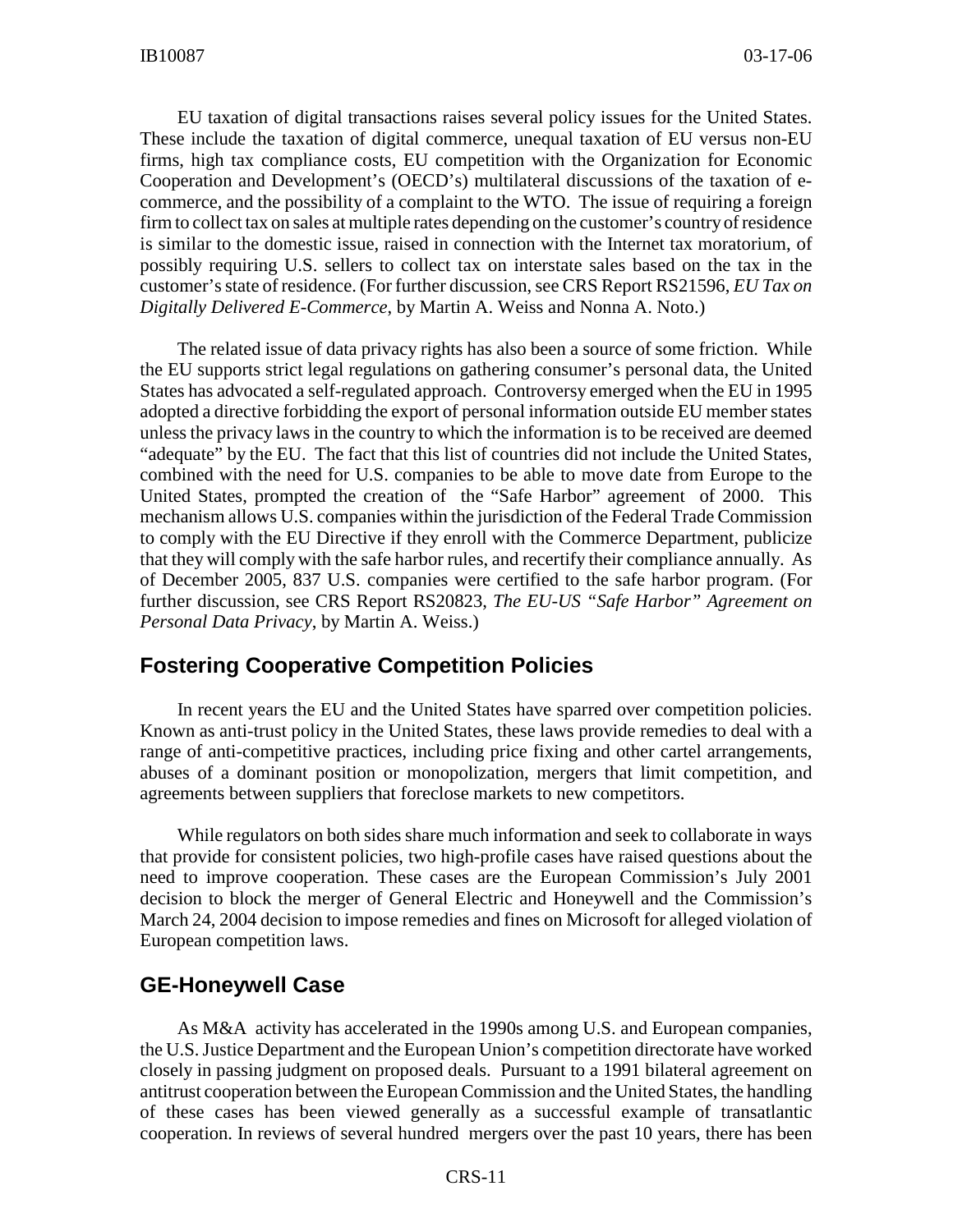substantial agreement between regulators in Brussels and Washington on antitrust decisions. However, the EU's 2001 rejection of General Electric's \$43 billion merger with Honeywell International has highlighted major differences in antitrust standards and processes employed by the EU and the United States. In the process, some observers have argued that the GE-Honeywell case points to a need for closer consultations or convergence in antitrust standards.

The GE-Honeywell merger would have combined producers of complementary aircraft components. GE produces aircraft engines and Honeywell makes advanced avionics such as airborne collision warning devices and navigation equipment. GE and Honeywell do not compete over any large range of products. The combined company arguably would have been able to offer customers (mostly Boeing and Airbus) lower prices for a package that no other engine or avionics company could match. In its review, the U.S. Justice Department concluded that the merger would offer better products and services at more attractive prices than either firm could offer individually, and that competition would be enhanced.

With regard to the European Commission's merger review (which occurs over any merger between firms whose combined global sales are more than \$4.3 billion and that do at least \$215 million of business in the European Union), the legal standard employed for evaluating mergers is whether the acquisition creates or strengthens a company's dominant position as a result of which effective competition would be significantly impeded. The commission's Task Force on Mergers concluded that, together, GE-Honeywell's "dominance" would be increased because of the strong positions held by GE in jet engines and by Honeywell in avionics products.

 EU antitrust regulators relied, in part, on the economic concept of "bundling" to reach its decision. Bundling is the practice of selling complementary products in a single, discounted package. The combined company makes more profits than the pre-merger companies and prices are lower, making consumers better off. But the EU concluded that the lower prices and packages of products that could be offered by the merged entity would make competition a lot more difficult for other producers of airplane equipment such as Rolls Royce, Pratt, & Whitney, and United Technologies. In the long run, European regulators had concerns that the merger could force weaker competitors out of the market, thereby leaving GE-Honeywell free over time to raise prices.

GE officials countered that the commission relied on a theory that is not supported by evidence, particularly in the aerospace industry. Boeing and Airbus, for example, tend not to be weak or passive price takers, but are strong and sophisticated customers that negotiate all prices. And even if the new company offered discounted "bundled" packages, the winners would be the airlines and, ultimately, their customers.

In short, the GE-Honeywell case crystallized differences in standards and processes employed by antitrust regulators in Washington and Brussels. In terms of standards, in the United States, a merger could be acceptable if it results in efficiencies that regulators were convinced would lower prices to consumers, even if competition in the marketplace might adversely be affected. In Europe, however, the governing regulation requires the competition commissioner to block a merger if he determines that it will "create or strengthen a dominant position." This is based on a concern that "dominance" increases the likelihood of "consumer abuse." Regarding process, one of the most striking differences is that the European process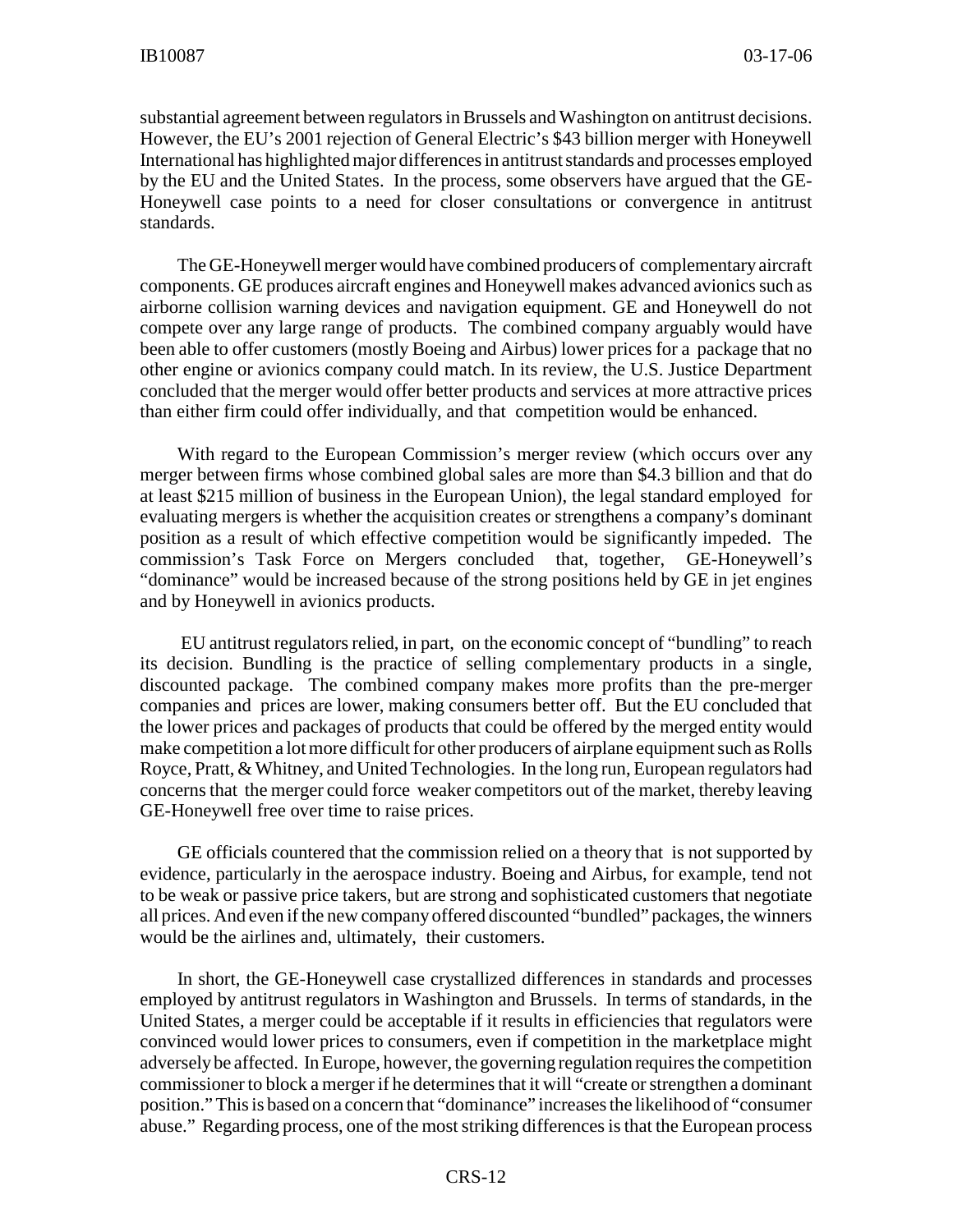clearly affords competitors more leeway to oppose mergers by allowing for testimony behind closed doors and places more weight on economic models that predict competition will be reduced and competitors eliminated in the long-run. In contrast, U.S. antitrust regulators tend to presume that any post-merger anti-competitive problems can be taken care of later by corrective antitrust enforcement action.

### **Microsoft Case**

After a five-year investigation of Microsoft Corporation's alleged leveraging of its near monopoly in the market for personal computer operating systems and for media players, the European Commission on March 24, 2004, fined Microsoft \$612 million and ordered the company to disclose to its competitors the interfaces required for their products to "talk" with the Windows operation system. In addition, Microsoft is required to offer a version of its Windows operating system without Windows Media Player to PC manufacturers or when selling directly to end users.

The order effectively puts Microsoft on notice that future attempts to add features to Windows would be challenged in Europe if the additions put rival products at competitive disadvantage. The ruling is intended to ensure that "anyone who develops new software has a fair opportunity to compete in the marketplace," EU competition commissioner Mario Monti said in Brussels. Microsoft called the EU's decision "unwarranted and illconsidered," and said it expected to appeal the order in European courts.

The penalties go well beyond the terms of a settlement Microsoft reached with the U.S. Justice Department and several states in 2001. A Justice Department official criticized the EU's decision to adopt separate mandates, and several members of Congress warned that the ruling could widen trade and diplomatic rifts between the U.S. and Europe.

R. Hewitt Pate, Chief of the Justice Department's Antitrust Division, criticized the approach taken by the EU in requiring code sharing as part of its remedy for protecting "competitors, not competition." Pate also expressed concern that the EU decision could "dull lawful innovation ... and hurt consumers."

The reaction from Congress was mixed. Senator Herb Kohl, ranking minority member of the Senate Judiciary Committee's Antitrust, Competition Policy and Consumer Rights Subcommittee, stated that "much of the EU's decision" reflects his subcommittee's recommendation to the Justice Department when it settled its case against Microsoft. House Judiciary Committee Chairman F. James Sensenbrenner said the decision "raises important questions concerning the extraterritorial application of foreign antitrust law." And Senate Majority Leader Bill Frist stated that "I now fear that the U.S. and EU are heading toward a new trade war and the Commission's ruling against Microsoft is the first shot."

A number of antitrust lawyers argued that the decision highlights fundamental differences between the U.S. and EU in dealing with monopoly abuse. Efforts to harmonize the U.S. approach to antitrust with authorities in the EU are, thus, likely to continue.

On December 22, 2004, a senior European judge upheld the implementation of the March sanctions. The Court of First Instance said that Microsoft had failed to demonstrate that imposing Commission penalties might cause it serious and irreparable damage.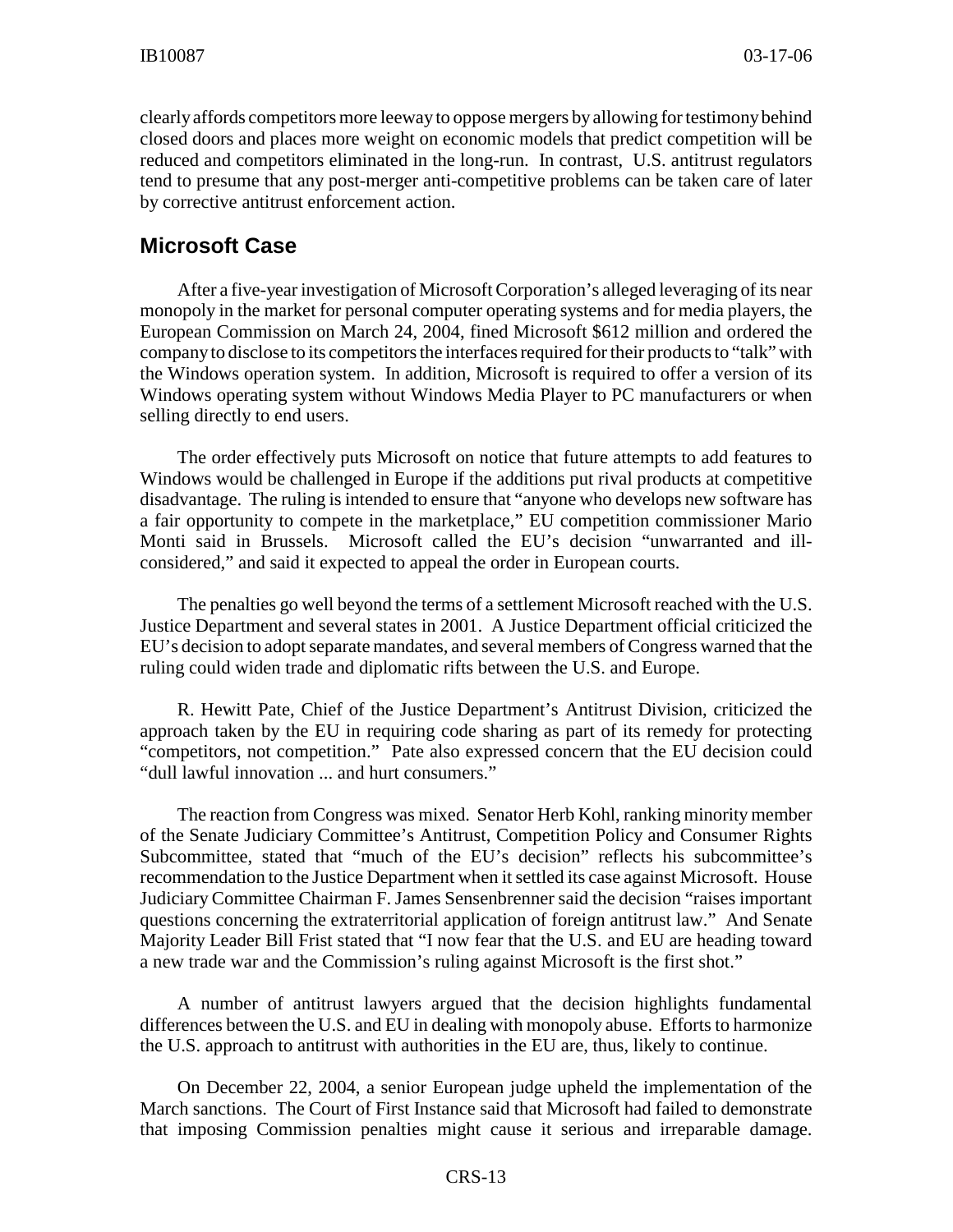Microsoft says it would still prefer a negotiated settlement to a continuing legal challenge to the sanctions. Nevertheless, Microsoft is still in the process of appealing the decision. Most recently, on November 14, 2005, Microsoft confirmed that it is trying to persuade the U.S. Justice Department to participate in its appeal. A decision in the appeal could take up to two years.

# **Strengthening the Multilateral Trading System**

After three years of efforts, including the ill-fated ministerial held in Seattle in 1999, trade ministers from the 142 member countries of the WTO agreed to launch a new round of trade negotiations last November in Doha, Qatar. At Doha the WTO members also agreed to give priority attention to a number of developing country concerns.

By most accounts, U.S.-EU cooperation played a major role in producing agreement at Doha. Then-USTR Zoellick and then-EU Trade Commissioner Lamy reportedly worked closely together, agreeing that making concessions to developing countries on issues of priority concern was necessary to move the trading system forward. Their cooperation began early in 2001 with the settlement of the long-running banana dispute and tacit agreement to settle other disputes without resort to retaliation. Each also recognized that both trading superpowers would have to make concessions at Doha to achieve their overall objectives.

At Doha, both the U.S. and EU shared the goal of liberalizing markets in which each enjoyed competitive advantages and to preserve as many protected and less advanced sectors as possible. To gain support from other WTO members, the United States agreed to allow negotiations on its trade remedy laws and on patent protection while the EU agreed to greater liberalization of the agricultural sector than some Member States wanted. Both also agreed to support a number of capacity building initiatives designed to help developing countries better take advantage of world trade opportunities.

Subsequent negotiations proceeded at a slow pace and eventually broke down at the Cancun Ministerial Conference held September 10-14, 2003. At this meeting, trade negotiators were unable to reach agreement on the course of the multilateral trade negotiations. The immediate cause of the collapse was disagreement over launching negotiations on investment and competition, but agriculture and industrial market access were also sources of contention.

After the collapse of the Ministerial Conference, Brussels and Washington explored different ways in getting the Doha Round restarted. On December 2, 2003, the European Commission approved a white paper on reviving the Doha talks. Then-USTR Robert B. Zoellick outlined his proposals for moving the round forward in a letter to trade ministers dated January 11, 2004. On April 16, 2004, the EU withdrew its previous demand that member countries of the WTO agree to negotiate new rules on the so-called Singapore issues of investment, government procurement, competition policy, and trade facilitation. And on May 16, 2004, the EU announced that it is prepared to negotiate the elimination of all export subsidies as part of an effort to inject new momentum in talks.

The EU concessions, in turn, helped trade ministers conclude on August 1, 2004, an agreement setting the broad policy framework for the Doha negotiations. The framework